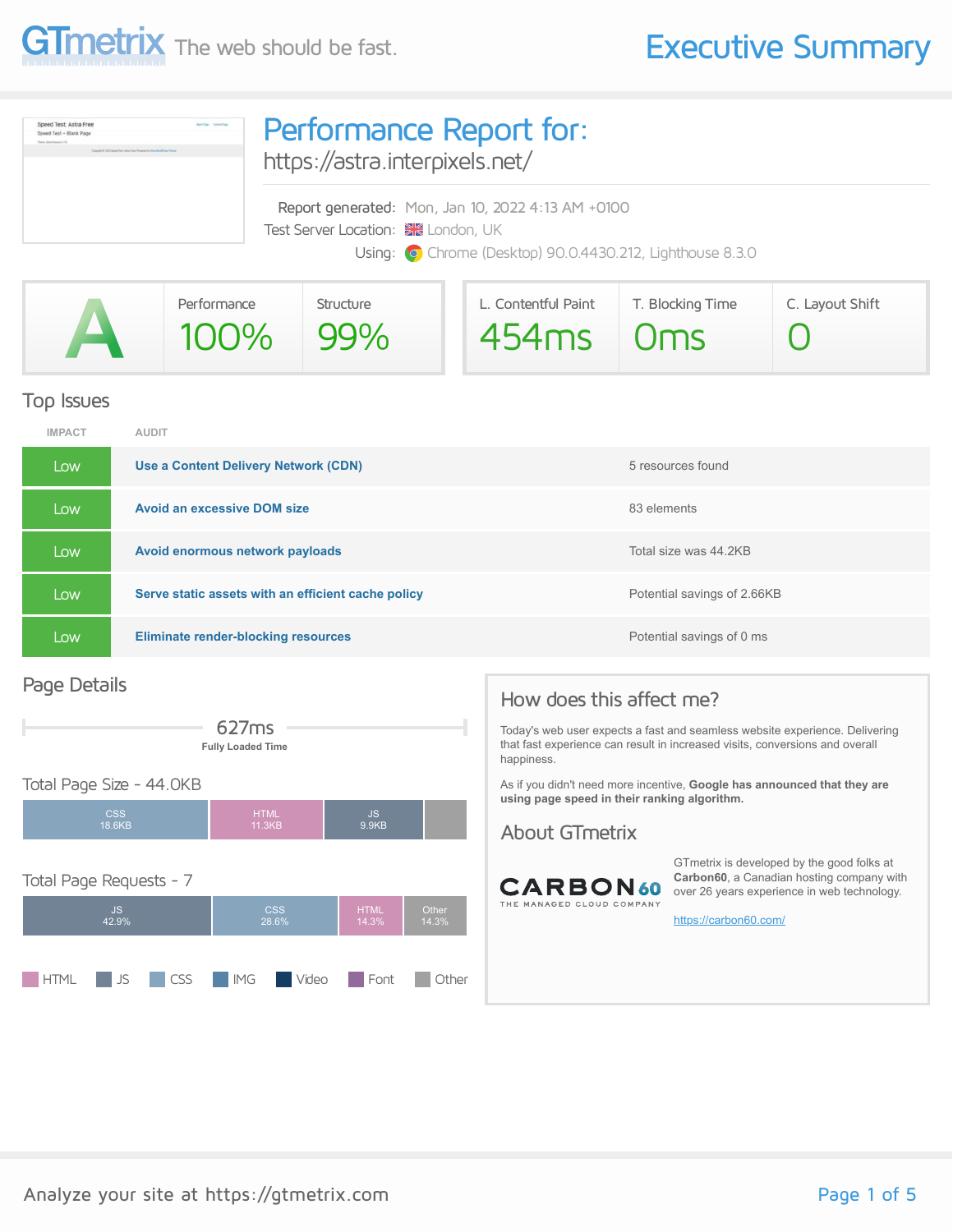# **GTmetrix**

**History** 

#### Page scores



#### Page metrics



#### Page sizes and request counts

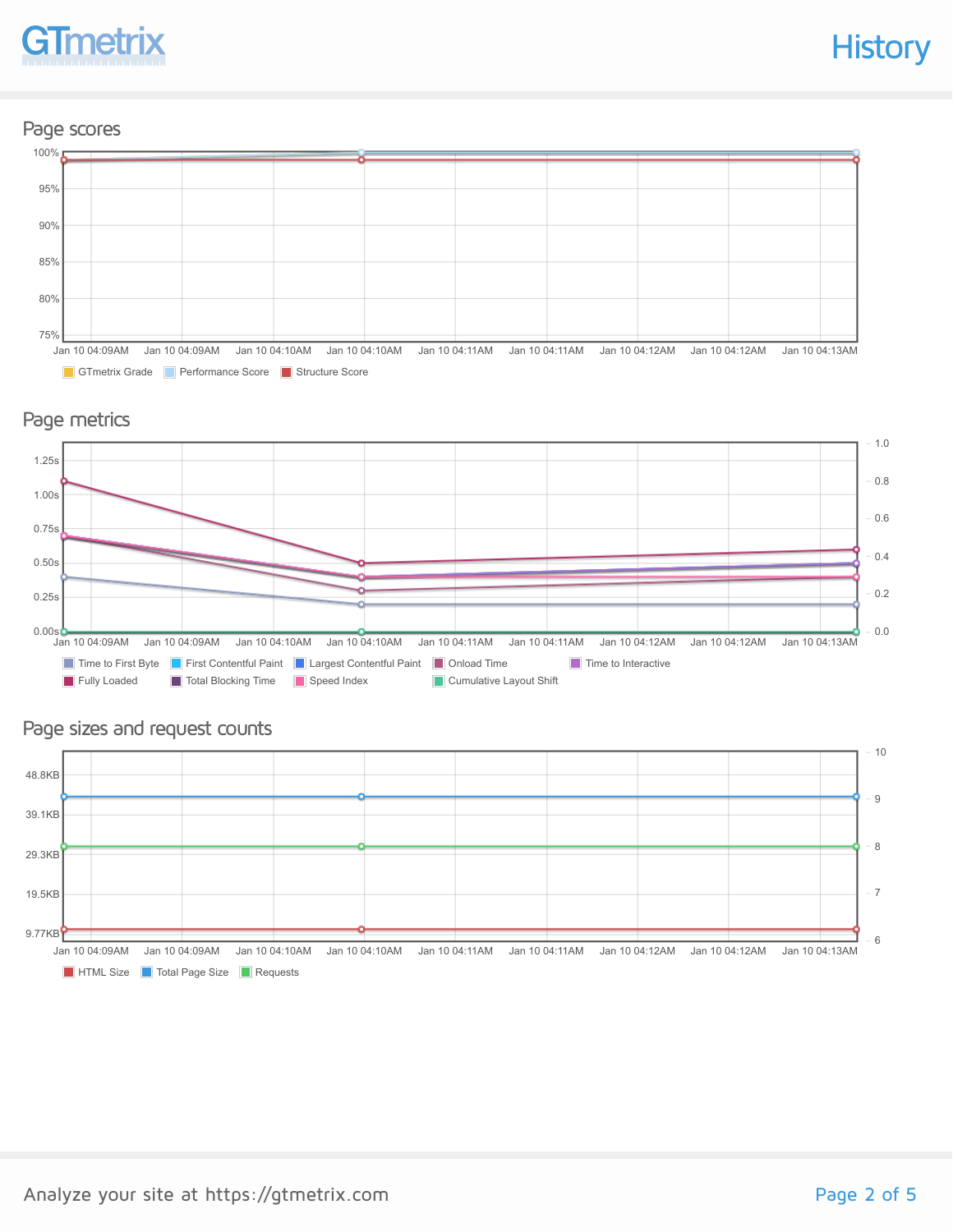## **GTmetrix**

The waterfall chart displays the loading behaviour of your site in your selected browser. It can be used to discover simple issues such as 404's or more complex issues such as external resources blocking page rendering.

#### **Speed Test: Astra Free – Just another WordPress site**

|                                                                                | 200 | astra.interpixels.net | 11.0KB | 220ms            |                   |
|--------------------------------------------------------------------------------|-----|-----------------------|--------|------------------|-------------------|
| main.min.css?ver=3.7.6                                                         | 200 | astra.interpixels.net | 8.17KB | 19 <sub>ms</sub> |                   |
| style.min.css?ver=5.8.3                                                        | 200 | astra.interpixels.net | 10.4KB | 28ms             |                   |
| frontend.min.js?ver=3.7.6                                                      | 200 | astra.interpixels.net | 3.97KB | 25 <sub>ms</sub> |                   |
| wp-embed.min.js?ver=5.8.3                                                      | 200 | astra.interpixels.net | 934B   | 26ms             |                   |
| wp-emoji-release.min.js?ver=5.8.3                                              | 200 | astra.interpixels.net | 4.98KB | 24ms             |                   |
| favicon.ico                                                                    | 302 | astra.interpixels.net |        |                  | 156 <sub>ms</sub> |
| w-logo-blue-white-bg.png                                                       | 200 | astra.interpixels.net | 4.02KB |                  | 14 <sub>ms</sub>  |
| 43.5KB (218KB Uncompressed)<br>Fully Loaded 627ms (Onload 444ms)<br>8 Requests |     |                       |        |                  |                   |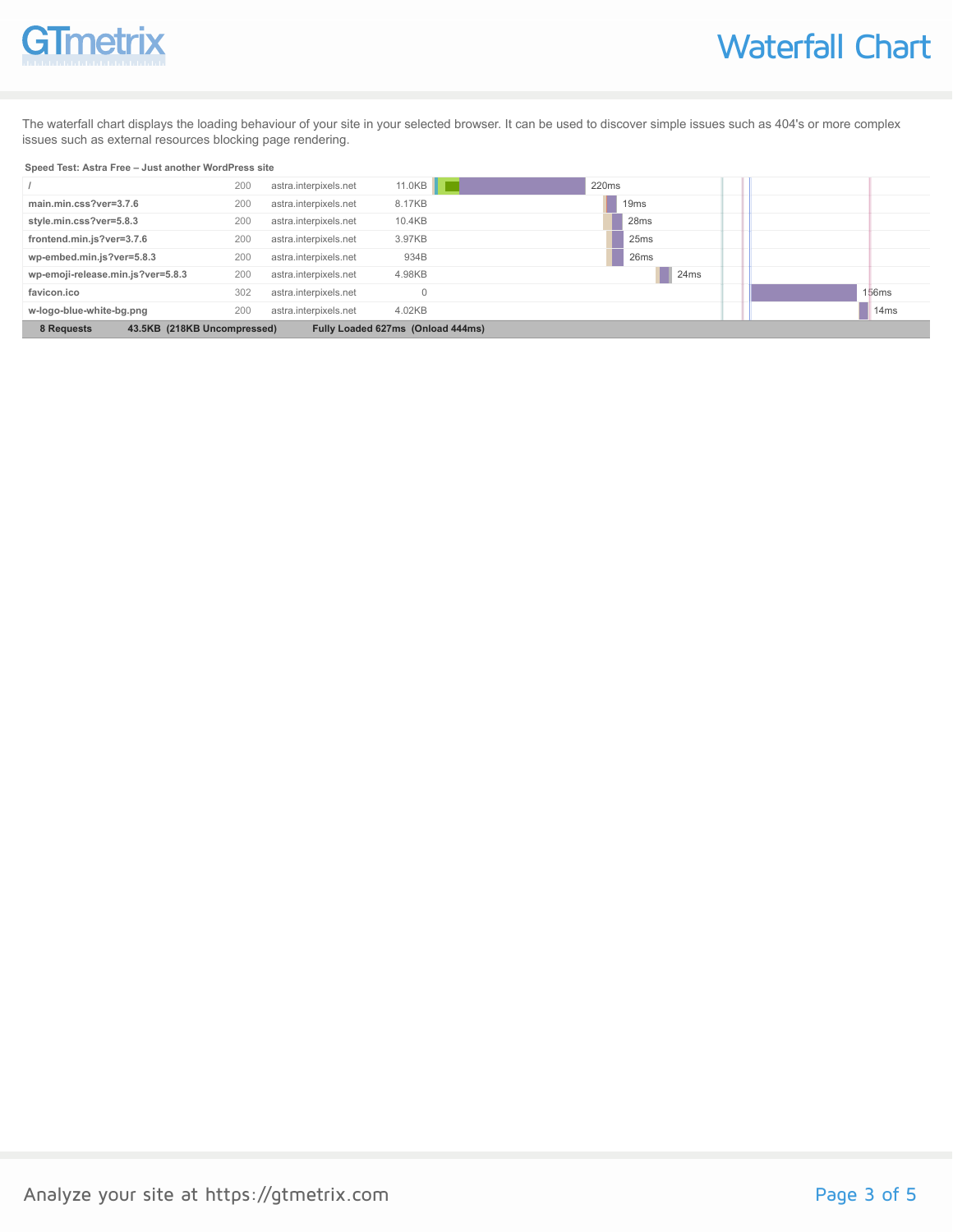

### **Performance**



#### Browser Timings

| Redirect    | Oms   | Connect            | 38ms              | Backend      | 181ms |
|-------------|-------|--------------------|-------------------|--------------|-------|
| <b>TTFB</b> | 219ms | DOM Int.           | 412ms             | DOM Loaded   | 414ms |
| Onload      | 444ms | <b>First Paint</b> | 454 <sub>ms</sub> | Fully Loaded | 627ms |